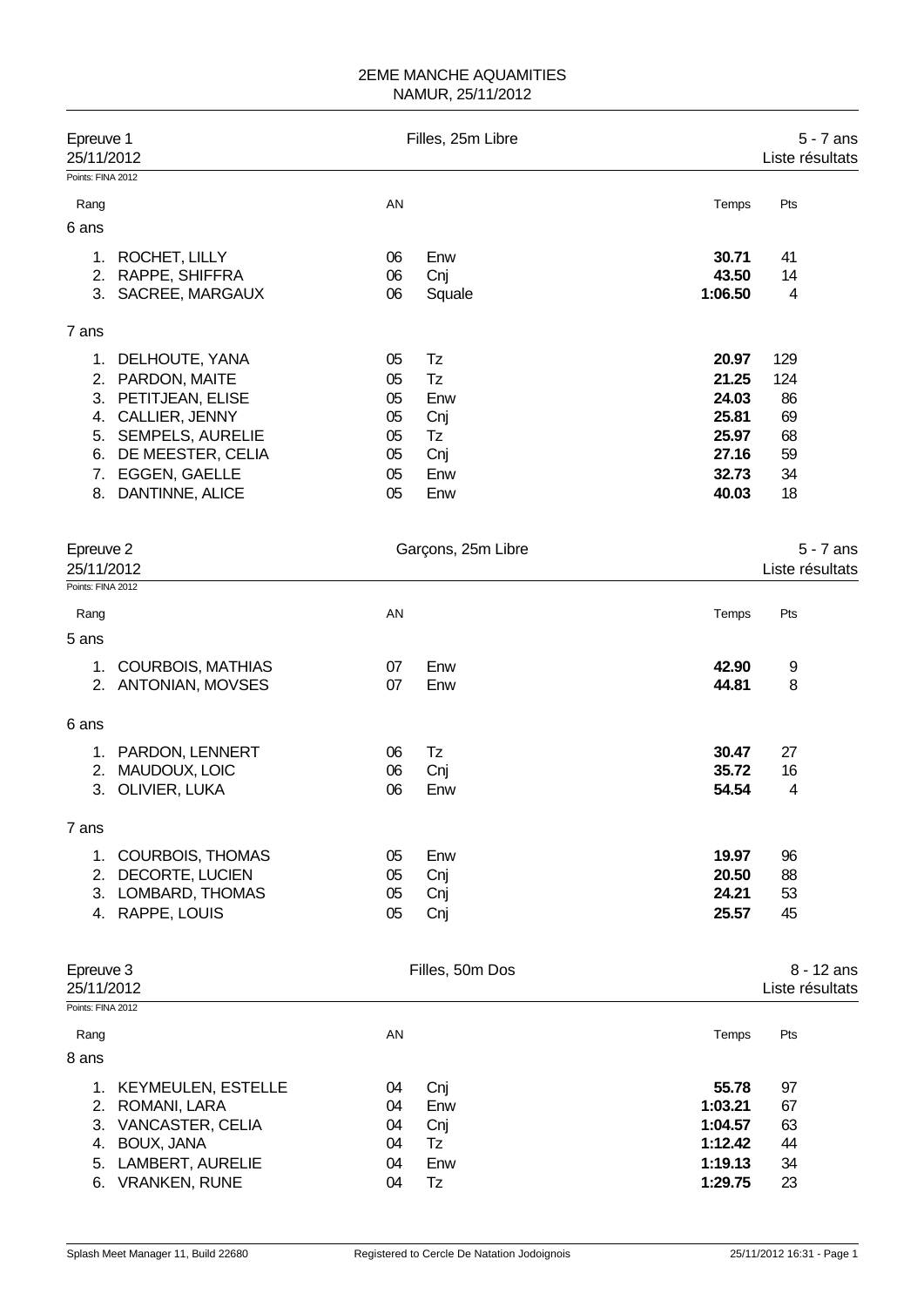|                           | Epreuve 3, Filles, 50m Dos                                                                                                                            |                                  |                                           |                                                 |                            |                               |
|---------------------------|-------------------------------------------------------------------------------------------------------------------------------------------------------|----------------------------------|-------------------------------------------|-------------------------------------------------|----------------------------|-------------------------------|
| 9 ans                     |                                                                                                                                                       |                                  |                                           |                                                 |                            |                               |
|                           | 1. STOFFELEN, EVA<br>2. ERNST, PAULINE<br>3. DANTINNE, MARIE<br>forf.déc. VANHOOGENBROECK, MARIE                                                      | 03<br>03<br>03<br>03             | Cnj<br>Enw<br>Enw<br>Enw                  | 58.01<br>1:08.87<br>1:12.81                     | 86<br>51<br>43             |                               |
| 10 ans                    |                                                                                                                                                       |                                  |                                           |                                                 |                            |                               |
|                           | 1. GAYANT, LOU AN                                                                                                                                     | 02                               | Enw                                       | 49.30                                           | 141                        |                               |
| 11 ans                    |                                                                                                                                                       |                                  |                                           |                                                 |                            |                               |
|                           | 1. STOFFELEN, ZOE<br>2. VANWESTSWINKEL, PAULINE<br>3. LAMBRIX, MANON<br>4. MERTENS, CLOE<br>forf.déc. LAMBOT, SVELTLANA<br>forf.déc. HILAMI, YASMINE  | 01<br>01<br>01<br>01<br>01<br>01 | Cnj<br>Enw<br>Cnj<br>Cnj<br>Enw<br>Enw    | 53.06<br>54.88<br>57.60<br>1:09.35              | 113<br>102<br>88<br>50     |                               |
| 12 ans                    |                                                                                                                                                       |                                  |                                           |                                                 |                            |                               |
|                           | 1. KEUS, GARANCE<br>2. KRAEWINKELS, ELISE<br>3. SACRE, ILONA                                                                                          | 00<br>$00\,$<br>$00\,$           | Cnj<br>Enw<br>Enw                         | 46.09<br>46.82<br>49.93                         | 173<br>165<br>136          |                               |
| Epreuve 4<br>25/11/2012   |                                                                                                                                                       |                                  | Garçons, 50m Dos                          |                                                 |                            | 8 - 12 ans<br>Liste résultats |
| Points: FINA 2012<br>Rang |                                                                                                                                                       | AN                               |                                           | Temps                                           | Pts                        |                               |
| 8 ans                     |                                                                                                                                                       |                                  |                                           |                                                 |                            |                               |
|                           | forf.déc. BOUCHER, PIERRE                                                                                                                             | 04                               | Cnj                                       |                                                 |                            |                               |
| 9 ans                     |                                                                                                                                                       |                                  |                                           |                                                 |                            |                               |
|                           | 1. KALITVENTZEFF, NICOLAS<br>2. SIRE JACOB, BASTIEN<br>3. LEFEBVRE, THOMAS<br>4. DEGREEF, ALEX<br>5. THYS, ADRIAN<br>forf.déc. HERNALSTEEN, ALEXANDRE | 03<br>03<br>03<br>03<br>03<br>03 | Cnj<br>Enw<br>Squale<br>Cnj<br>Enw<br>Cnj | 55.07<br>59.67<br>1:06.83<br>1:16.32<br>1:25.69 | 69<br>54<br>38<br>26<br>18 |                               |
| 10 ans                    |                                                                                                                                                       |                                  |                                           |                                                 |                            |                               |
|                           | 1. HANON, ADRIEN<br>2. STEINIER, ALEXANDRE<br>3. BAPS, MATIAS<br>forf.déc. NETTEN, LOIC                                                               | 02<br>02<br>02<br>02             | Cnj<br>Enw<br>Enw<br>Enw                  | 51.98<br>1:00.03<br>1:05.59                     | 82<br>53<br>40             |                               |
| 11 ans                    |                                                                                                                                                       |                                  |                                           |                                                 |                            |                               |
|                           | 1. BIESWAL, CONSTANT                                                                                                                                  | 01                               | Cnj                                       | 50.70                                           | 88                         |                               |
| 12 ans                    |                                                                                                                                                       |                                  |                                           |                                                 |                            |                               |
|                           | 1. KINNAR, DYLAN<br>2. ARCHAMBEAU, HUGO                                                                                                               | $00\,$<br>$00\,$                 | Cnj<br>Cnj                                | 49.01<br>1:02.60                                | 98<br>47                   |                               |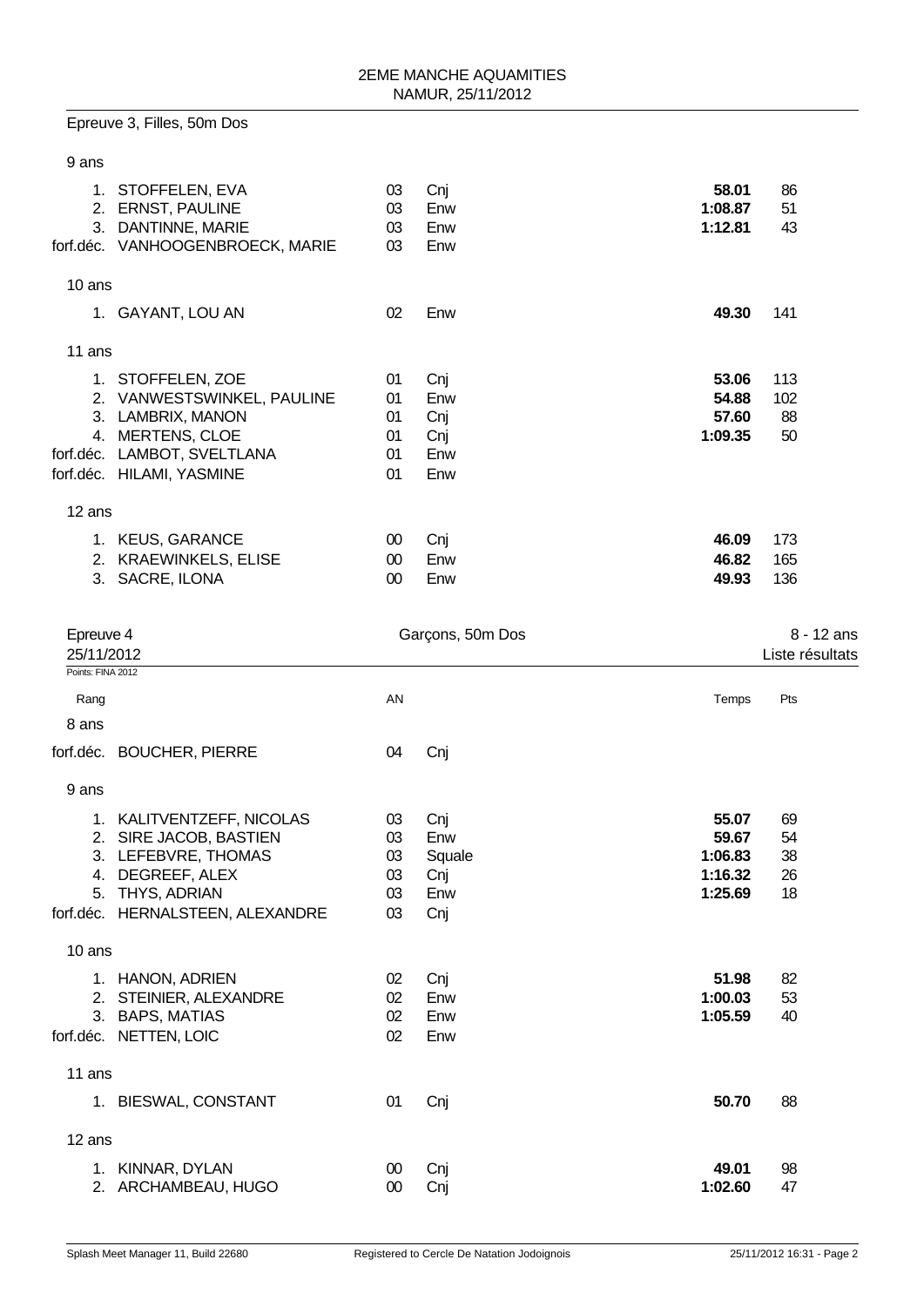| Epreuve 5 | 25/11/2012                                                                                                                                                                 |                                              | Filles, 100m Brasse                                    |                                                                                      |                                                      | 8 - 12 ans<br>Liste résultats   |
|-----------|----------------------------------------------------------------------------------------------------------------------------------------------------------------------------|----------------------------------------------|--------------------------------------------------------|--------------------------------------------------------------------------------------|------------------------------------------------------|---------------------------------|
|           | Points: FINA 2012                                                                                                                                                          |                                              |                                                        |                                                                                      |                                                      |                                 |
| Rang      |                                                                                                                                                                            | AN                                           |                                                        | Temps                                                                                | Pts                                                  | 50 <sub>m</sub><br>100m         |
| 8 ans     |                                                                                                                                                                            |                                              |                                                        |                                                                                      |                                                      |                                 |
|           | 1. AVALOS LLRENA, DIANA<br>2. MAX, LARA<br>3. PIRET, ARMELLE<br>4. ORBAN, KIARA<br>5. VANCASTER, CELIA<br>forf.nd. DORCHAIN, MARION                                        | 04<br>04<br>04<br>04<br>04<br>04             | Tz<br><b>Tz</b><br>Enw<br>Enw<br>Cni<br>Squale         | 1:52.53<br>1:54.81<br>2:02.28<br>2:16.70<br>2:26.54                                  | 172<br>162<br>134<br>96<br>78                        |                                 |
| 9 ans     |                                                                                                                                                                            |                                              |                                                        |                                                                                      |                                                      |                                 |
|           | 1. PARDON, SAPHO<br>2. DESCAMPS, AGLAE<br>3. VANSTEEN, INDRA<br>4. PETITJEAN, CHLOE<br>5. CLOES, LARA                                                                      | 03<br>03<br>03<br>03<br>03                   | Tz<br>Cnj<br><b>Tz</b><br>Enw<br>Enw                   | 1:51.50<br>1:59.05<br>2:09.15<br>2:18.09<br>2:31.09                                  | 177<br>146<br>114<br>93<br>71                        |                                 |
| 10 ans    |                                                                                                                                                                            |                                              |                                                        |                                                                                      |                                                      |                                 |
|           | 1. HOUTEKIE, KEO<br>2. GUILY, LENA<br>3. DARDENNE, CYRIELLE<br>4. VANDENBERGH, ALYSSA<br>5. PAQUOT, AYLIN                                                                  | 02<br>02<br>02<br>02<br>02                   | Cnj<br>Enw<br>Enw<br>Enw<br>Cni                        | 1:59.44<br>2:03.75<br>2:05.31<br>2:09.01<br>2:14.78                                  | 144<br>130<br>125<br>114<br>100                      |                                 |
| 11 ans    |                                                                                                                                                                            |                                              |                                                        |                                                                                      |                                                      |                                 |
|           | 1. MAHY, JENNIFER<br>2. VANPARIJS, HANNELORE<br>3. LEURS, ZOE<br>4. CRAPPE, ORIANE<br>5. EGGEN, MAURINE<br>6. BERNARD, JULIE<br>7. LEFEBVRE, SARAH<br>8. HUBACOVA, JULIANA | 01<br>01<br>01<br>01<br>01<br>01<br>01<br>01 | Cnj<br>Tz<br>Cnj<br>Cnj<br>Enw<br>Enw<br>Squale<br>Cnj | 1:44.59<br>1:48.94<br>1:49.27<br>1:50.25<br>1:52.21<br>2:01.26<br>2:03.36<br>2:03.95 | 215<br>190<br>188<br>183<br>174<br>138<br>131<br>129 |                                 |
| 12 ans    |                                                                                                                                                                            |                                              |                                                        |                                                                                      |                                                      |                                 |
|           | 1. VAN GOITSENHOVEN, ALANIS00<br>2. FRANCOIS, CLARA<br>3. BURTON, GWENDOLINE<br>4. VAN ASSCHE, CALISTA<br>5. VAN BEETHOVEN, SHARLEEN00<br>6. PAQUOT, SELEN                 | 00<br>00<br>00<br>00                         | Cnj<br>Enw<br>Enw<br>Enw<br>Cnj<br>Cnj                 | 1:38.07<br>1:39.28<br>1:41.03<br>1:41.34<br>1:57.64<br>2:02.16                       | 261<br>251<br>239<br>236<br>151<br>135               |                                 |
| Epreuve 6 | 25/11/2012                                                                                                                                                                 |                                              | Garçons, 100m Brasse                                   |                                                                                      |                                                      | $8 - 12$ ans<br>Liste résultats |
|           | Points: FINA 2012                                                                                                                                                          |                                              |                                                        |                                                                                      |                                                      |                                 |

| Rang  |                                        | AN |        | Temps   | Pts | 50 <sub>m</sub> | 100 <sub>m</sub> |
|-------|----------------------------------------|----|--------|---------|-----|-----------------|------------------|
| 8 ans |                                        |    |        |         |     |                 |                  |
|       | 1. THIELEMANS, MATTHIAS                | 04 | Tz     | 2:01.24 | 96  |                 |                  |
|       | 2. MULKENS, BAVO                       | 04 | Tz     | 2:04.12 | 89  |                 |                  |
|       | 3. OLIVIER, BASTIEN                    | 04 | Enw    | 2:05.41 | 87  |                 |                  |
|       | 4. FRANCKX, DRIES                      | 04 | Tz     | 2:05.93 | 86  |                 |                  |
|       | forf.déc. DI GREGORIO BOTEK, TIZIAN(04 |    | Squale |         |     |                 |                  |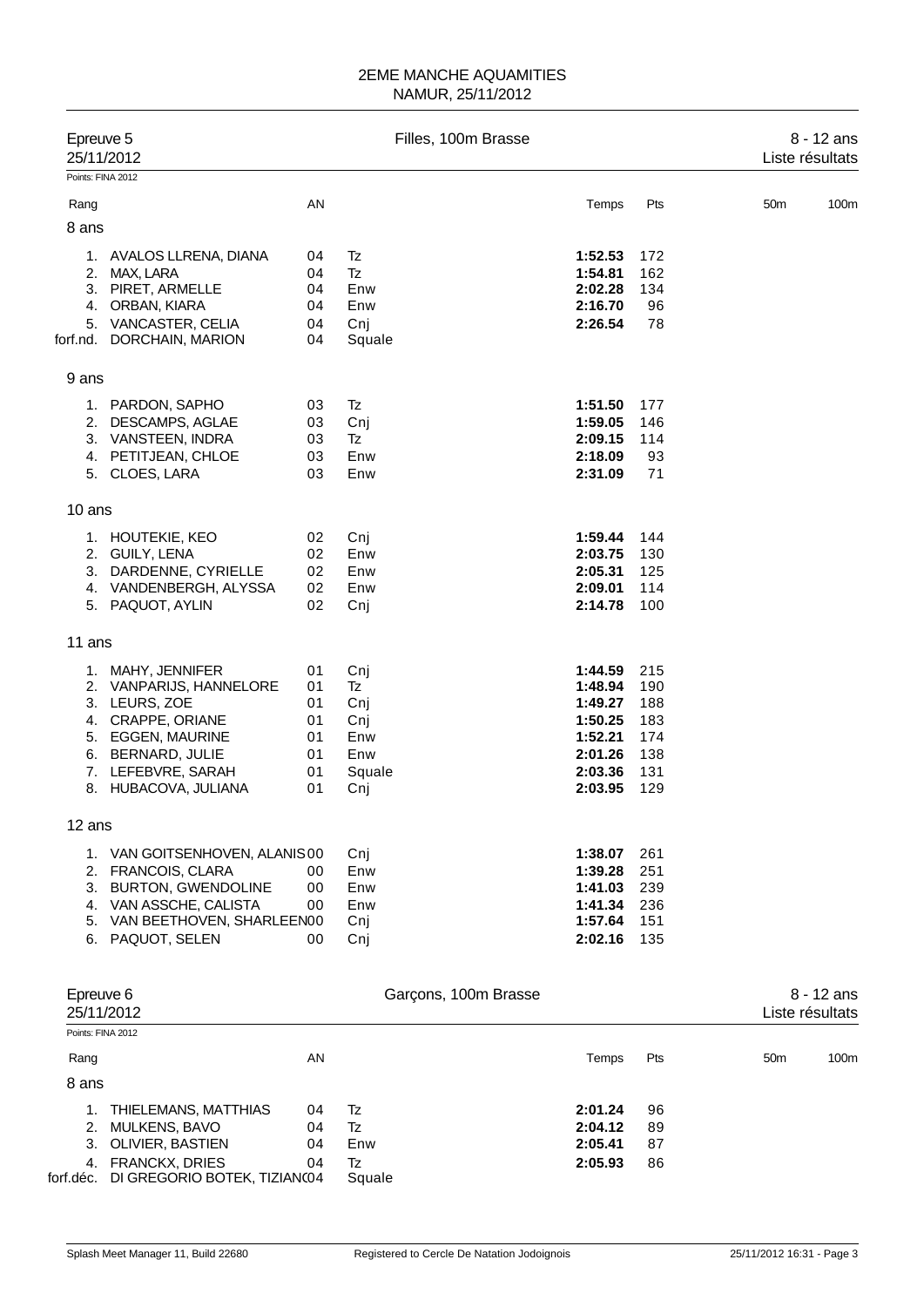# Epreuve 6, Garçons, 100m Brasse

| 9 ans                                         |                                                                                                                                                                                               |                                                    |                                                                    |                                                                                      |                                                   |
|-----------------------------------------------|-----------------------------------------------------------------------------------------------------------------------------------------------------------------------------------------------|----------------------------------------------------|--------------------------------------------------------------------|--------------------------------------------------------------------------------------|---------------------------------------------------|
| 1.<br>2.<br>forf.déc.                         | FRANCOIS, MATHIAS<br><b>VERHAGE, TOMAS</b><br>DEANEN, JAMES                                                                                                                                   | 03<br>03<br>03                                     | Enw<br>Tz<br>Enw                                                   | 2:07.97<br>2:15.14                                                                   | 82<br>69                                          |
| 10 ans                                        |                                                                                                                                                                                               |                                                    |                                                                    |                                                                                      |                                                   |
| 2.<br>3.<br>4.<br>5.<br>6.<br>8.<br>forf.déc. | 1. THEYS, KILLIAN<br><b>FRANCKX, STAN</b><br><b>SEMPELS, GILLES</b><br>KODRUN, LOUIS<br><b>KEUS, GUILLAUME</b><br>DE MEESTER, BORIS<br>7. LEPERE, VICTOR<br>COUCKE, JOACHIM<br>DEBOIS, ROMAIN | 02<br>02<br>02<br>02<br>02<br>02<br>02<br>02<br>02 | Cnj<br>Tz<br>Tz<br>Squale<br>Cnj<br>Cnj<br>Squale<br>Squale<br>Cnj | 1:46.78<br>1:52.12<br>1:52.20<br>1:52.55<br>1:52.82<br>2:00.28<br>2:12.66<br>2:34.52 | 141<br>122<br>121<br>120<br>119<br>98<br>73<br>46 |
| 11 ans                                        |                                                                                                                                                                                               |                                                    |                                                                    |                                                                                      |                                                   |
| 3.<br>4.<br>5.<br>forf.déc.                   | 1. GILIS, RUBEN<br>2. PAUWELS, MICHAEL<br>MALEVE, VIRGIL<br>QUERTAIN, TEO<br>TOMBU, LORIS<br><b>MELON, GABRIEL</b>                                                                            | 01<br>01<br>01<br>01<br>01<br>01                   | Tz<br><b>Tz</b><br>Cni<br>Squale<br>Squale<br>Enw                  | 1:42.30<br>1:42.59<br>1:48.72<br>2:00.22<br>2:00.81                                  | 160<br>159<br>133<br>98<br>97                     |
| $12$ ans                                      |                                                                                                                                                                                               |                                                    |                                                                    |                                                                                      |                                                   |
| 2.<br>3.<br>forf.déc.<br>forf.déc.            | 1. BULLY, ANTOINE<br>MAUS, LUCAS<br><b>CESAR, MARTIN</b><br>DI GREGORIO BOTEK, MIESZK00<br><b>BOUCHER, AUGUSTIN</b>                                                                           | 00<br>00<br>00<br>00                               | Enw<br>Squale<br>Cnj<br>Squale<br>Cni                              | 1:40.75<br>1:51.47<br>2:01.45                                                        | 168<br>124<br>95                                  |

| Epreuve 7<br>25/11/2012 |                |        |                    | $5 - 7$ ans<br>Liste résultats |
|-------------------------|----------------|--------|--------------------|--------------------------------|
| Points: FINA 2012       |                |        |                    |                                |
|                         | AN             |        | Temps              | Pts                            |
|                         |                |        |                    |                                |
| ROCHET, LILLY           | 06             | Enw    | 38.25              | 42                             |
| SACREE, MARGAUX         | 06             | Squale | 52.61              | 16                             |
| RAPPE, SHIFFRA          | 06             | Cnj    |                    |                                |
|                         |                |        |                    |                                |
|                         | 05             | Tz     | 25.00              | 153                            |
| PARDON, MAITE           | 05             | Tz     | 25.19              | 150                            |
| <b>SEMPELS, AURELIE</b> | 05             | Tz     | 26.27              | 132                            |
| PETITJEAN, ELISE        | 05             | Enw    | 29.34              | 95                             |
| VILLEVAL, LEA           | 05             | Squale | 30.48              | 84                             |
| DE MEESTER, CELIA       | 05             | Cnj    | 34.92              | 56                             |
| CALLIER, JENNY          | 05             | Cnj    | 38.27              | 42                             |
| <b>WILLEMS, LOLA</b>    | 05             | Squale | 41.42              | 33                             |
| EGGEN, GAELLE           | 05             | Enw    | 41.44              | 33                             |
| DANTINNE, ALICE         | 05             | Enw    | 52.50              | 16                             |
|                         | DELHOUTE, YANA |        | Filles, 25m Brasse |                                |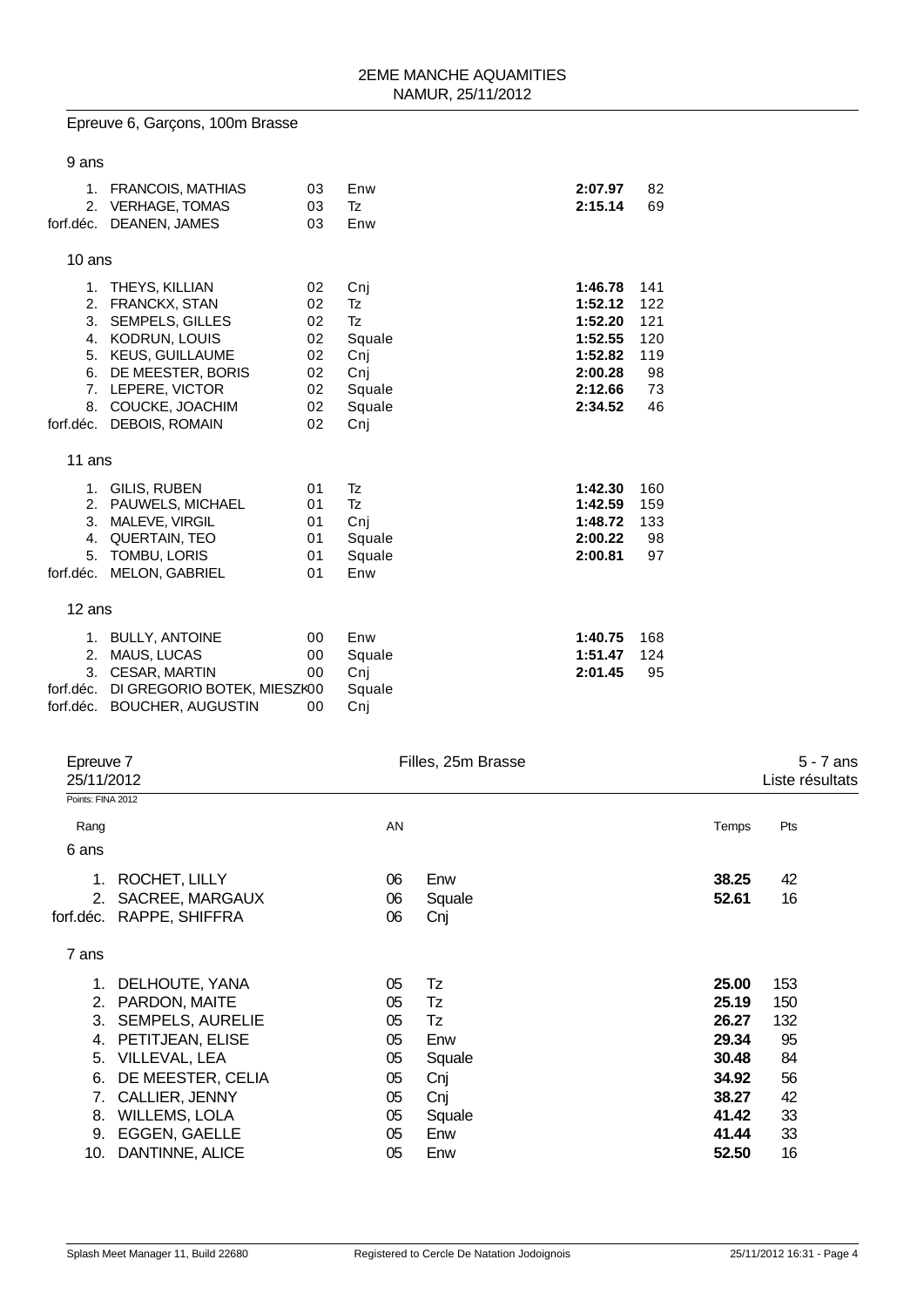| Epreuve 8<br>25/11/2012 |                                                     |          | Garçons, 25m Brasse |         | 5 - 7 ans<br>Liste résultats |
|-------------------------|-----------------------------------------------------|----------|---------------------|---------|------------------------------|
| Points: FINA 2012       |                                                     |          |                     |         |                              |
| Rang                    |                                                     | AN       |                     | Temps   | Pts                          |
| 5 ans                   |                                                     |          |                     |         |                              |
| 1.<br>disq.             | <b>COURBOIS, MATHIAS</b><br><b>ANTONIAN, MOVSES</b> | 07<br>07 | Enw<br>Enw          | 1:14.07 | 3                            |
| 6 ans                   |                                                     |          |                     |         |                              |
| 1.                      | PARDON, LENNERT                                     | 06       | Tz                  | 32.47   | 45                           |
| 2.                      | MAUDOUX, LOIC                                       | 06       | Cnj                 | 37.22   | 30                           |
| 3.                      | OLIVIER, LUKA                                       | 06       | Enw                 | 1:16.03 | 3                            |
| 7 ans                   |                                                     |          |                     |         |                              |
| 1.                      | DECORTE, LUCIEN                                     | 05       | Cnj                 | 26.16   | 87                           |
| 2.                      | RAPPE, LOUIS                                        | 05       | Cnj                 | 26.17   | 87                           |
| 3.                      | <b>COURBOIS, THOMAS</b>                             | 05       | Enw                 | 28.27   | 69                           |
|                         | 4. LOMBARD, THOMAS                                  | 05       | Cnj                 | 29.37   | 61                           |
|                         | 5. LAMSOUL, SYLVAIN                                 | 05       | Squale              | 44.10   | 18                           |
| Epreuve 9               |                                                     |          | Filles, 50m Libre   |         | 8 - 12 ans                   |
| 25/11/2012              |                                                     |          |                     |         | Liste résultats              |
| Points: FINA 2012       |                                                     |          |                     |         |                              |
| Rang                    |                                                     | AN       |                     | Temps   | Pts                          |
| 8 ans                   |                                                     |          |                     |         |                              |
| 1.                      | MAX, LARA                                           | 04       | Tz                  | 43.75   | 150                          |
|                         | 2. ROMANI, LARA                                     | 04       | Enw                 | 52.77   | 85                           |
| 3.                      | <b>KEYMEULEN, ESTELLE</b>                           | 04       | Cnj                 | 56.24   | 70                           |
| 4.                      | ORBAN, KIARA                                        | 04       | Enw                 | 1:00.53 | 56                           |
| 5.                      | BOUX, JANA                                          | 04       | Tz                  | 1:02.97 | 50                           |
| 6.                      | LAMBERT, AURELIE                                    | 04       | Enw                 | 1:03.90 | 48                           |
|                         | 7. VRANKEN, RUNE                                    | 04       | Tz                  | 1:08.69 | 38                           |
|                         | 8. CANDERBEEK, CHELSEA                              | 04       | Cnj                 | 1:50.54 | 9                            |
| 9 ans                   |                                                     |          |                     |         |                              |
| 1.                      | PARDON, SAPHO                                       | 03       | Tz                  | 42.50   | 163                          |
|                         | 2. VANSTEEN, INDRA                                  | 03       | Tz                  | 49.75   | 102                          |
|                         | 3. DESCAMPS, AGLAE                                  | 03       | Cnj                 | 54.26   | 78                           |
|                         | 4. STOFFELEN, EVA                                   | 03       | Cnj                 | 55.69   | 72                           |
| 5.                      | CLOES, LARA                                         | 03       | Enw                 | 1:02.50 | 51                           |
|                         | 6. ERNST, PAULINE                                   | 03       | Enw                 | 1:03.09 | 50                           |
|                         | 7. DANTINNE, MARIE                                  | 03       | Enw                 | 1:27.97 | 18                           |
| 10 ans                  |                                                     |          |                     |         |                              |
|                         | 1. VANDENBERGH, ALYSSA                              | 02       | Enw                 | 47.47   | 117                          |
|                         | 2. GAYANT, LOU AN                                   | 02       | Enw                 | 49.07   | 106                          |
|                         | 3. PAQUOT, AYLIN                                    | 02       | Cnj                 | 52.36   | 87                           |
|                         | 4. HOUTEKIE, KEO                                    | 02       | Cnj                 | 55.32   | 74                           |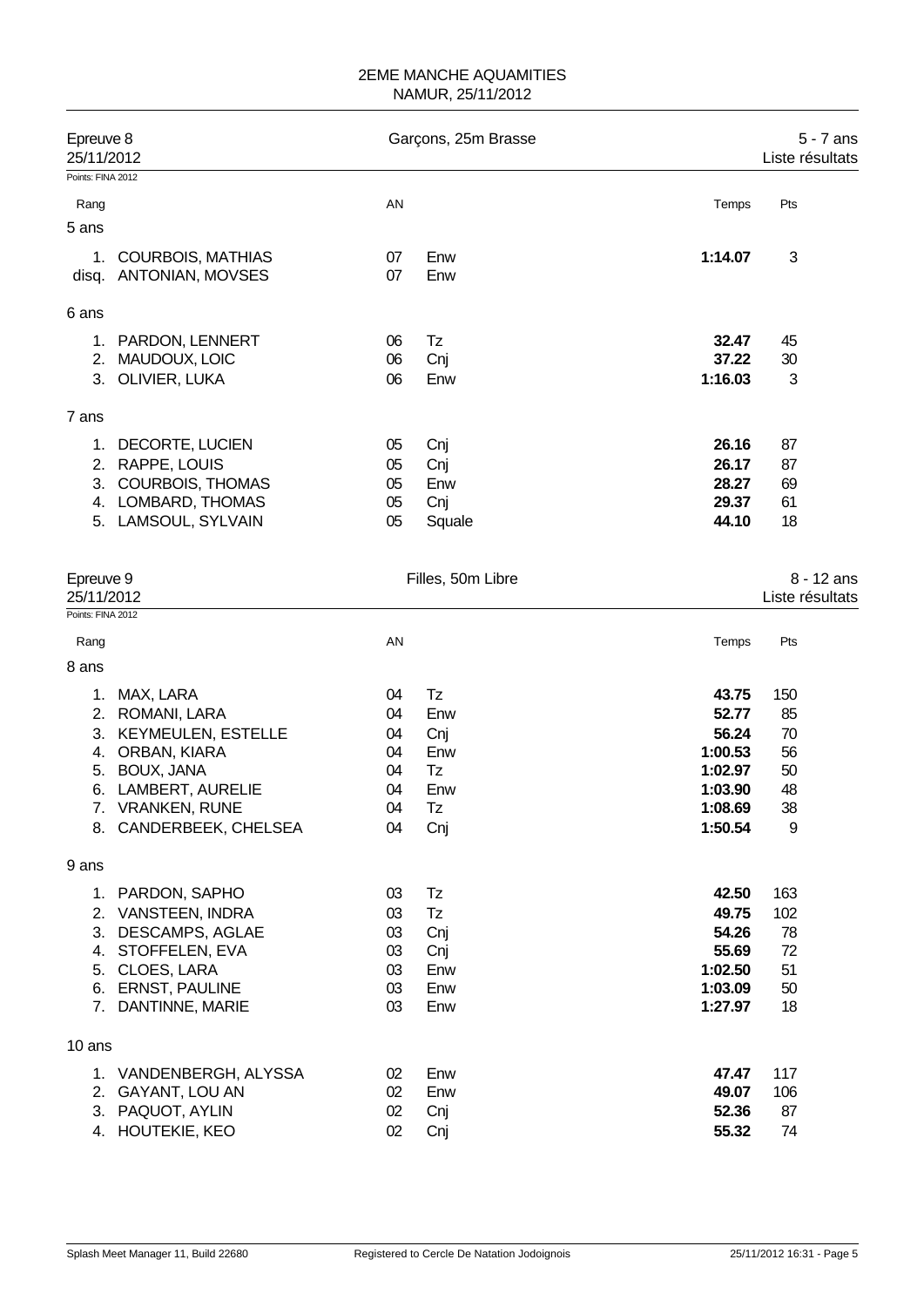#### Epreuve 9, Filles, 50m Libre

| 11 ans            |                                                                                                                                      |                                  |                                           |                                                    |                                    |
|-------------------|--------------------------------------------------------------------------------------------------------------------------------------|----------------------------------|-------------------------------------------|----------------------------------------------------|------------------------------------|
|                   | 1. CRAPPE, ORIANE<br>2. BERNARD, JULIE<br>3. VANWESTSWINKEL, PAULINE<br>4. STOFFELEN, ZOE<br>5. LAMBRIX, MANON<br>6. LEFEBVRE, SARAH | 01<br>01<br>01<br>01<br>01<br>01 | Cnj<br>Enw<br>Enw<br>Cnj<br>Cnj<br>Squale | 42.53<br>48.06<br>51.97<br>52.88<br>53.40<br>57.97 | 163<br>113<br>89<br>84<br>82<br>64 |
|                   | 7. MERTENS, CLOE                                                                                                                     | 01                               | Cnj                                       | 1:02.32                                            | 51                                 |
|                   | forf.déc. HILAMI, YASMINE                                                                                                            | 01                               | Enw                                       |                                                    |                                    |
| 12 ans            |                                                                                                                                      |                                  |                                           |                                                    |                                    |
|                   | 1. VAN GOITSENHOVEN, ALANIS                                                                                                          | $00\,$                           | Cnj                                       | 38.34                                              | 223                                |
|                   | 2. KRAEWINKELS, ELISE                                                                                                                | $00\,$                           | Enw                                       | 38.73                                              | 216                                |
|                   | 3. KEUS, GARANCE<br>4. PAQUOT, SELEN                                                                                                 | $00\,$<br>$00\,$                 | Cnj<br>Cnj                                | 46.95<br>47.13                                     | 121<br>120                         |
|                   | 5. SACRE, ILONA                                                                                                                      | $00\,$                           | Enw                                       | 47.65                                              | 116                                |
|                   |                                                                                                                                      |                                  |                                           |                                                    |                                    |
| Epreuve 10        |                                                                                                                                      |                                  | Garçons, 50m Libre                        |                                                    | 8 - 12 ans                         |
| 25/11/2012        |                                                                                                                                      |                                  |                                           |                                                    | Liste résultats                    |
| Points: FINA 2012 |                                                                                                                                      |                                  |                                           |                                                    |                                    |
| Rang              |                                                                                                                                      | AN                               |                                           | Temps                                              | Pts                                |
| 8 ans             |                                                                                                                                      |                                  |                                           |                                                    |                                    |
|                   | 1. FRANCKX, DRIES                                                                                                                    | 04                               | Tz                                        | 48.10                                              | 75                                 |
|                   | 2. MULKENS, BAVO                                                                                                                     | 04                               | Tz                                        | 51.08                                              | 62                                 |
|                   | forf.déc. BOUCHER, PIERRE                                                                                                            | 04                               | Cnj                                       |                                                    |                                    |
|                   | forf.déc. DI GREGORIO BOTEK, TIZIANO                                                                                                 | 04                               | Squale                                    |                                                    |                                    |
| 9 ans             |                                                                                                                                      |                                  |                                           |                                                    |                                    |
|                   | 1. KALITVENTZEFF, NICOLAS                                                                                                            | 03                               | Cnj                                       | 50.73                                              | 64                                 |
|                   | 2. SIRE JACOB, BASTIEN                                                                                                               | 03                               | Enw                                       | 1:00.23                                            | 38                                 |
|                   | 3. LEFEBVRE, THOMAS                                                                                                                  | 03                               | Squale                                    | 1:03.01                                            | 33                                 |
|                   | 4. VERHAGE, TOMAS                                                                                                                    | 03                               | Tz                                        | 1:04.12                                            | 31                                 |
| 6.                | 5. DEGREEF, ALEX<br>THYS, ADRIAN                                                                                                     | 03<br>03                         | Cnj<br>Enw                                | 1:16.76<br>1:18.90                                 | 18<br>17                           |
|                   | forf.déc. DEANEN, JAMES                                                                                                              | 03                               | Enw                                       |                                                    |                                    |
|                   |                                                                                                                                      |                                  |                                           |                                                    |                                    |
| 10 ans            |                                                                                                                                      |                                  |                                           |                                                    |                                    |
|                   | 1. KODRUN, LOUIS                                                                                                                     | 02                               | Squale                                    | 43.09                                              | 104                                |
|                   | 2. HANON, ADRIEN                                                                                                                     | 02                               | Cnj                                       | 43.45<br>45.25                                     | 101                                |
|                   | 3. KEUS, GUILLAUME<br>4. MALEVE, MATHIAS                                                                                             | 02<br>02                         | Cnj<br>Cnj                                | 48.22                                              | 90<br>74                           |
|                   | 5. LEPERE, VICTOR                                                                                                                    | 02                               | Squale                                    | 49.40                                              | 69                                 |
|                   | 6. BAPS, MATIAS                                                                                                                      | 02                               | Enw                                       | 56.44                                              | 46                                 |
|                   | 7. STEINIER, ALEXANDRE                                                                                                               | 02                               | Enw                                       | 56.67                                              | 45                                 |
|                   | forf.déc. DEBOIS, ROMAIN                                                                                                             | 02                               | Cnj                                       |                                                    |                                    |
| 11 ans            |                                                                                                                                      |                                  |                                           |                                                    |                                    |
|                   | 1. TOMBU, LORIS                                                                                                                      | 01                               | Squale                                    | 52.63                                              | 57                                 |
|                   | 2. BIESWAL, CONSTANT                                                                                                                 | 01                               | Cnj                                       | 53.50                                              | 54                                 |
|                   | 3. QUERTAIN, TEO<br>forf.déc. MELON, GABRIEL                                                                                         | 01<br>01                         | Squale<br>Enw                             | 1:02.65                                            | 34                                 |
|                   |                                                                                                                                      |                                  |                                           |                                                    |                                    |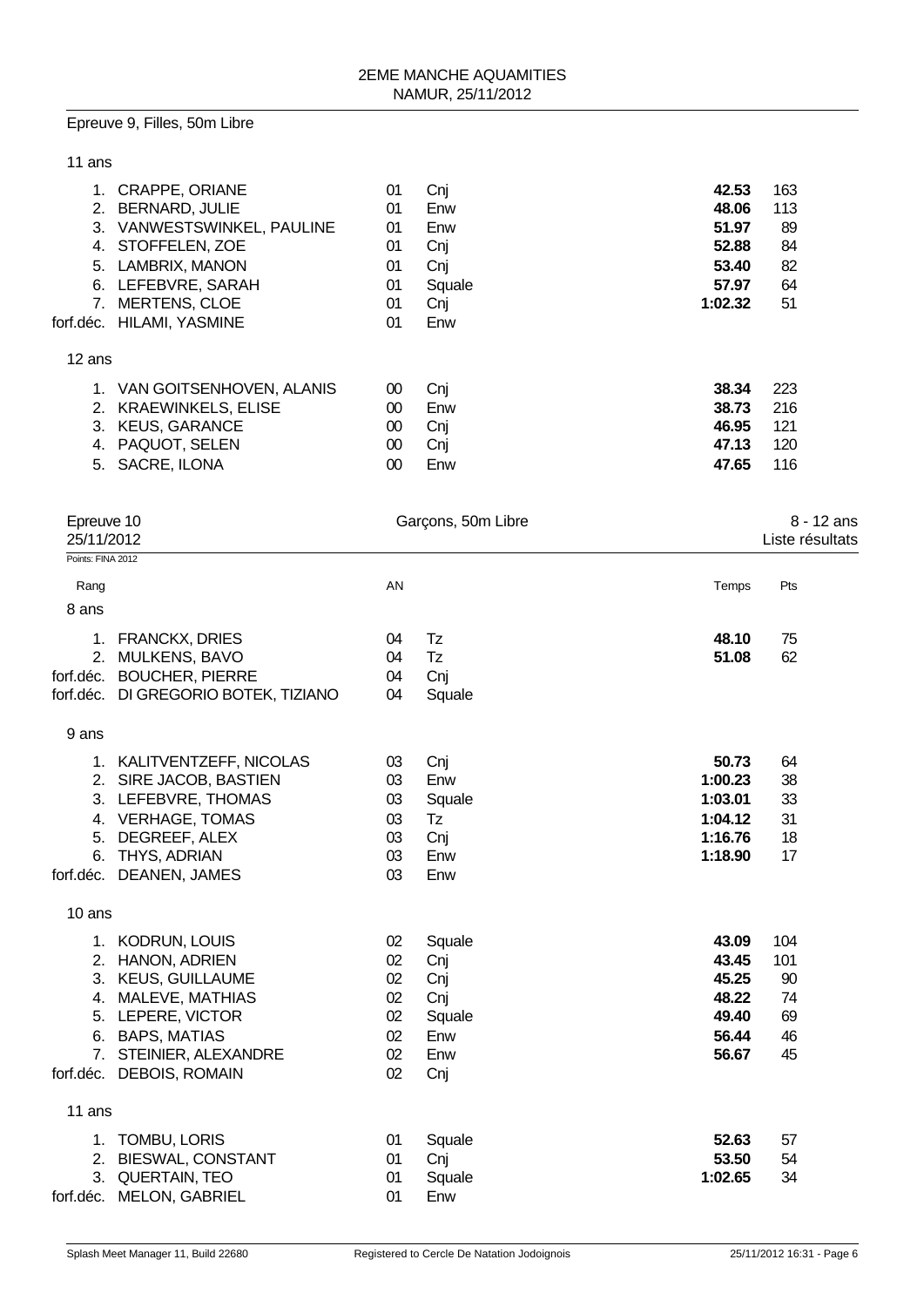Epreuve 10, Garçons, 50m Libre

### 12 ans

| 1. KODRUN, JUSTIN                    | 00     | Squale | 40.16 | - 129 |
|--------------------------------------|--------|--------|-------|-------|
| 2. CESAR, MARTIN                     | 00.    | Cni    | 41.69 | 115   |
| 3. KINNAR, DYLAN                     | $00-$  | - Cni  | 49.79 | -67   |
| 4. ARCHAMBEAU, HUGO                  | $00-1$ | - Cni  | 58.19 | 42    |
| forf.déc. DI GREGORIO BOTEK, MIESZKO | 00     | Squale |       |       |

| Epreuve 11<br>25/11/2012<br>Points: FINA 2012 |    |        | Filles, 100m Dos |     | Liste résultats | 8 - 12 ans |
|-----------------------------------------------|----|--------|------------------|-----|-----------------|------------|
|                                               |    |        |                  |     |                 |            |
| Rang                                          | AN |        | Temps            | Pts | 50 <sub>m</sub> | 100m       |
| 8 ans                                         |    |        |                  |     |                 |            |
| 1. AVALOS LLRENA, DIANA                       | 04 | Tz     | 1:44.47          | 147 |                 |            |
| PIRET, ARMELLE<br>2.                          | 04 | Enw    | 2:10.97          | 74  |                 |            |
| 3. DORCHAIN, MARION                           | 04 | Squale | 2:30.25          | 49  |                 |            |
| 9 ans                                         |    |        |                  |     |                 |            |
| 1. PETITJEAN, CHLOE                           | 03 | Enw    | 2:10.01          | 76  |                 |            |
| $10$ ans                                      |    |        |                  |     |                 |            |
| 1. GUILY, LENA                                | 02 | Enw    | 2:00.61          | 96  |                 |            |
| 2. DARDENNE, CYRIELLE                         | 02 | Enw    | 2:08.60          | 79  |                 |            |
| 11 ans                                        |    |        |                  |     |                 |            |
| 1. MAHY, JENNIFER                             | 01 | Cnj    | 1:40.13          | 167 |                 |            |
| 2. EGGEN, MAURINE                             | 01 | Enw    | 1:43.32          | 152 |                 |            |
| 3. LEURS, ZOE                                 | 01 | Cnj    | 1:51.37          | 121 |                 |            |
| 4. VANPARIJS, HANNELORE                       | 01 | Tz     | 2:12.25          | 72  |                 |            |
| 12 ans                                        |    |        |                  |     |                 |            |
| 1. BURTON, GWENDOLINE                         | 00 | Enw    | 1:39.20          | 172 |                 |            |
| 2. VAN ASSCHE, CALISTA                        | 00 | Enw    | 1:39.23          | 172 |                 |            |
| 3. FRANCOIS, CLARA                            | 00 | Enw    | 1:41.97          | 158 |                 |            |
| 4. VAN BEETHOVEN, SHARLEEN00                  |    | Cnj    | 1:43.35          | 152 |                 |            |
|                                               |    |        |                  |     |                 |            |

| Epreuve 12                     |    | Garçons, 100m Dos |         | $8 - 12$ ans |                         |  |
|--------------------------------|----|-------------------|---------|--------------|-------------------------|--|
| 25/11/2012                     |    |                   |         |              | Liste résultats         |  |
| Points: FINA 2012              |    |                   |         |              |                         |  |
| Rang                           | AN |                   | Temps   | Pts          | 100m<br>50 <sub>m</sub> |  |
| 8 ans                          |    |                   |         |              |                         |  |
| THIELEMANS, MATTHIAS<br>1.     | 04 | Tz                | 1:54.74 | 77           |                         |  |
| 2. OLIVIER, BASTIEN            | 04 | Enw               | 2:02.91 | 63           |                         |  |
| 9 ans                          |    |                   |         |              |                         |  |
| <b>FRANCOIS, MATHIAS</b><br>1. | 03 | Enw               | 2:30.58 | 34           |                         |  |
|                                |    |                   |         |              |                         |  |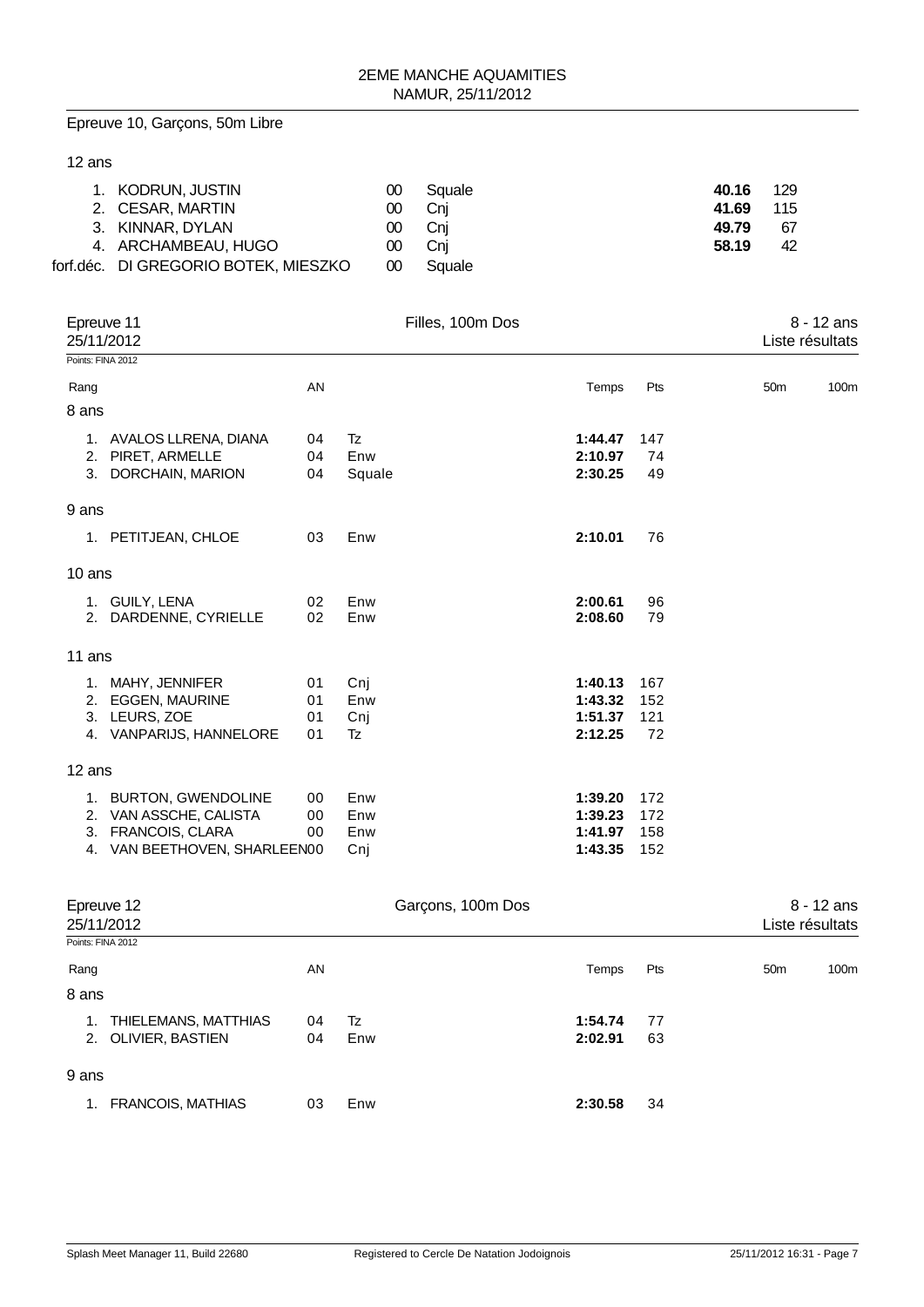# Epreuve 12, Garçons, 100m Dos

### 10 ans

| 1.<br>2.<br>3.<br>4.<br>5.  | <b>FRANCKX, STAN</b><br>MALEVE, MATHIAS<br><b>SEMPELS, GILLES</b><br>THEYS, KILLIAN<br>DE MEESTER, BORIS | 02<br>02<br>02<br>02<br>02 | Tz<br>Cnj<br>Tz<br>Cnj<br>Cnj  | 1:35.90<br>1:45.53<br>1:47.23<br>1:50.04<br>1:59.28 | 132<br>99<br>95<br>87<br>69 |
|-----------------------------|----------------------------------------------------------------------------------------------------------|----------------------------|--------------------------------|-----------------------------------------------------|-----------------------------|
| 11 ans                      |                                                                                                          |                            |                                |                                                     |                             |
| 1.<br>2.<br>3.              | MALEVE, VIRGIL<br>GILIS, RUBEN<br><b>PAUWELS, MICHAEL</b>                                                | 01<br>01<br>01             | Cnj<br>Tz<br>Tz                | 1:37.88<br>1:44.65<br>1:49.19                       | 125<br>102<br>90            |
| 12 ans                      |                                                                                                          |                            |                                |                                                     |                             |
| 1.<br>2.<br>3.<br>forf.déc. | <b>BULLY, ANTOINE</b><br>KODRUN, JUSTIN<br>MAUS, LUCAS<br><b>BOUCHER, AUGUSTIN</b>                       | 00<br>00<br>00<br>00       | Enw<br>Squale<br>Squale<br>Cni | 1:39.26<br>1:49.78<br>1:50.31                       | 119<br>88<br>87             |

| Epreuve 13<br>25/11/2012  |                                            | Mixte, 8 x 25m Libre             |         | 8 - 12 ans<br>Liste résultats |
|---------------------------|--------------------------------------------|----------------------------------|---------|-------------------------------|
| Points: FINA 2012<br>Rang |                                            |                                  | Temps   | Pts                           |
|                           | 1. $Tz1$                                   | $\mathsf{T}\mathsf{z}$           | 2:35.32 |                               |
|                           | $\overline{\phantom{a}}$                   | $\,$                             |         |                               |
|                           | $\overline{\phantom{a}}$                   | $\overline{\phantom{a}}$         |         |                               |
|                           | $\pmb{\cdot}$<br>$\,$                      |                                  |         |                               |
|                           | 2. Cnj 1                                   | Cnj                              | 2:36.16 |                               |
|                           | $^\mathrm{''}$<br>$\overline{\phantom{a}}$ | $\,$                             |         |                               |
|                           | $\,$                                       |                                  |         |                               |
|                           | 3. Enw 1                                   | $\overline{\phantom{a}}$<br>Enw  | 2:49.37 |                               |
|                           | $\,$                                       | ,                                |         |                               |
|                           | $\,$                                       | $\overline{\phantom{a}}$<br>$\,$ |         |                               |
|                           | $\,$                                       | $\overline{\phantom{a}}$         |         |                               |
|                           | 4. Cnj 3                                   | Cnj                              | 2:52.04 |                               |
|                           | $\pmb{\cdot}$<br>$\, ,$                    | $\,$<br>,                        |         |                               |
|                           | $\,$<br>$\,$                               | ,<br>,                           |         |                               |
|                           | 5. Tz 2                                    | $\mathsf{T}\mathsf{z}$           | 2:59.59 |                               |
|                           | $\pmb{\cdot}$                              | ,                                |         |                               |
|                           | $\,$<br>$\,$                               | $\,$                             |         |                               |
|                           | $\mathbf{r}$                               | $\overline{\phantom{a}}$         |         |                               |
|                           | 6. Cnj 2                                   | Cnj                              | 3:03.52 |                               |
|                           | $\,$<br>$\,$                               | ,<br>$\overline{\phantom{a}}$    |         |                               |
|                           | $\pmb{\cdot}$                              | ,<br>,                           |         |                               |
|                           | 7. Enw 2                                   | Enw                              | 3:09.81 |                               |
|                           | $\overline{\phantom{a}}$                   | ,                                |         |                               |
|                           | j,<br>$\overline{\phantom{a}}$             | $\overline{\phantom{a}}$         |         |                               |
|                           | $\,$                                       | ,                                |         |                               |